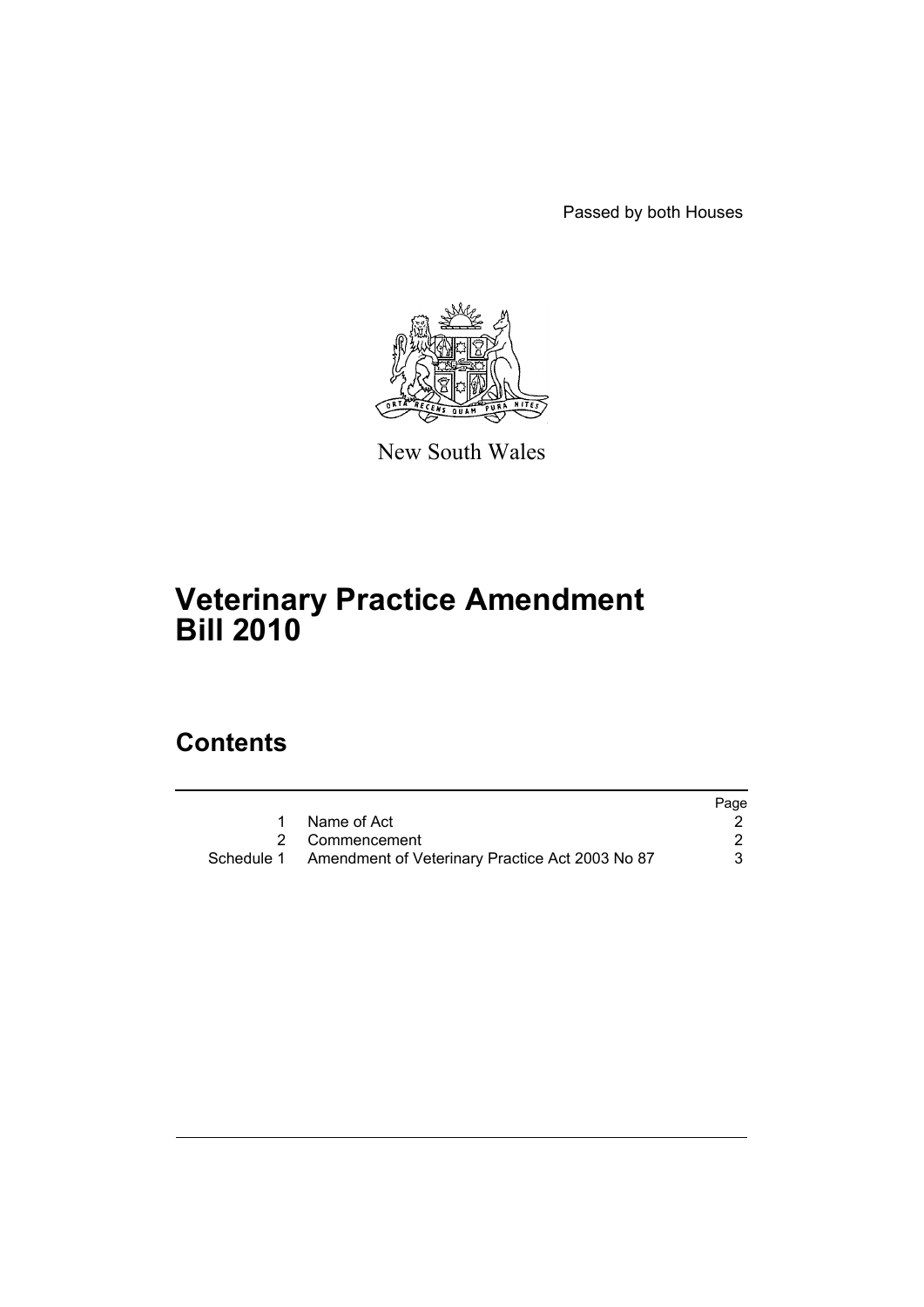*I certify that this public bill, which originated in the Legislative Assembly, has finally passed the Legislative Council and the Legislative Assembly of New South Wales.*

> *Clerk of the Legislative Assembly. Legislative Assembly, Sydney, , 2010*



New South Wales

# **Veterinary Practice Amendment Bill 2010**

Act No , 2010

An Act to amend the *Veterinary Practice Act 2003* to make further provision in respect of complaints against veterinary practitioners and the powers and functions of the Veterinary Practitioners Board; and for other purposes.

*I have examined this bill and find it to correspond in all respects with the bill as finally passed by both Houses.*

*Assistant Speaker of the Legislative Assembly.*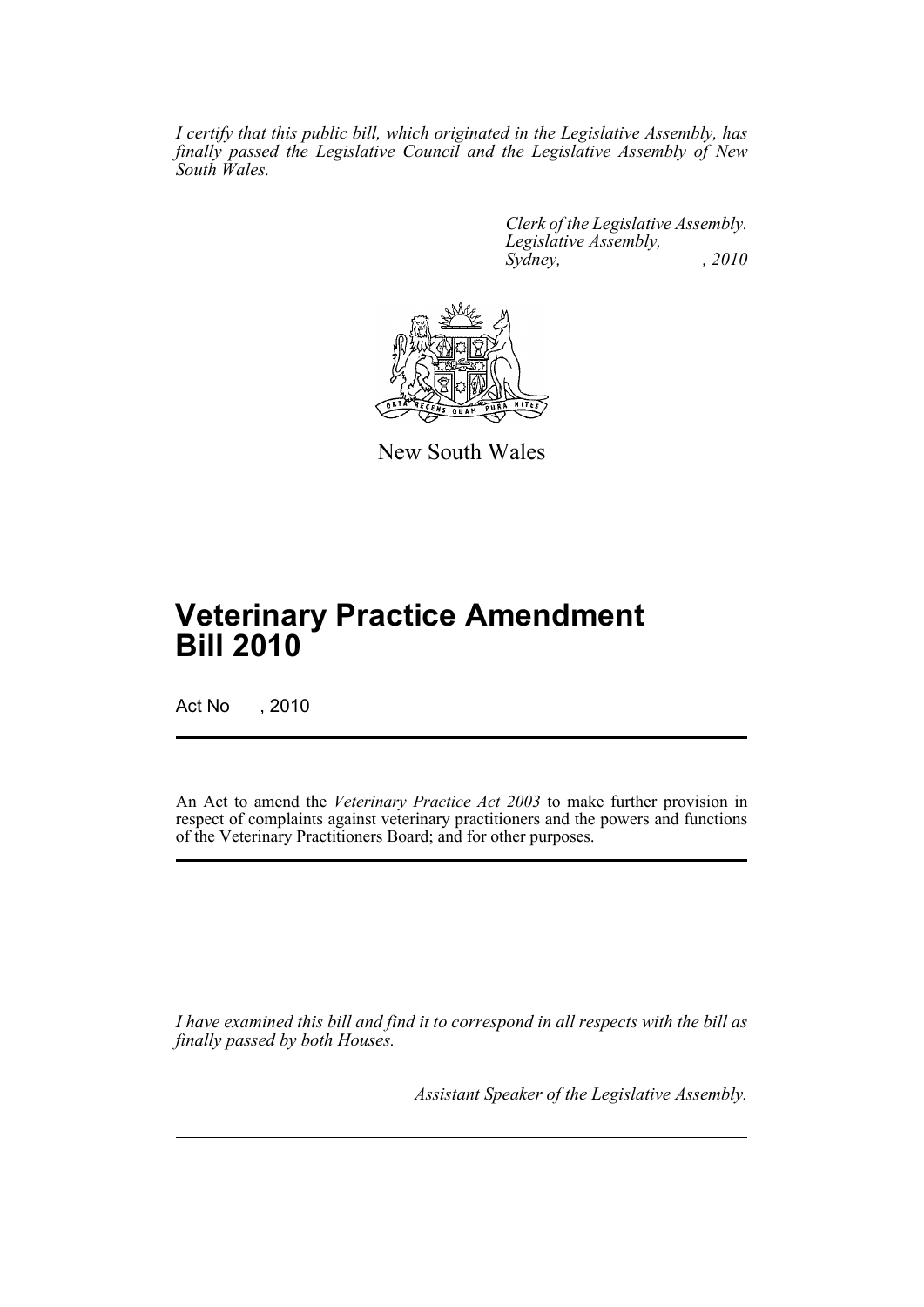# <span id="page-2-0"></span>**The Legislature of New South Wales enacts:**

# **1 Name of Act**

This Act is the *Veterinary Practice Amendment Act 2010*.

# <span id="page-2-1"></span>**2 Commencement**

This Act commences on the date of assent to this Act.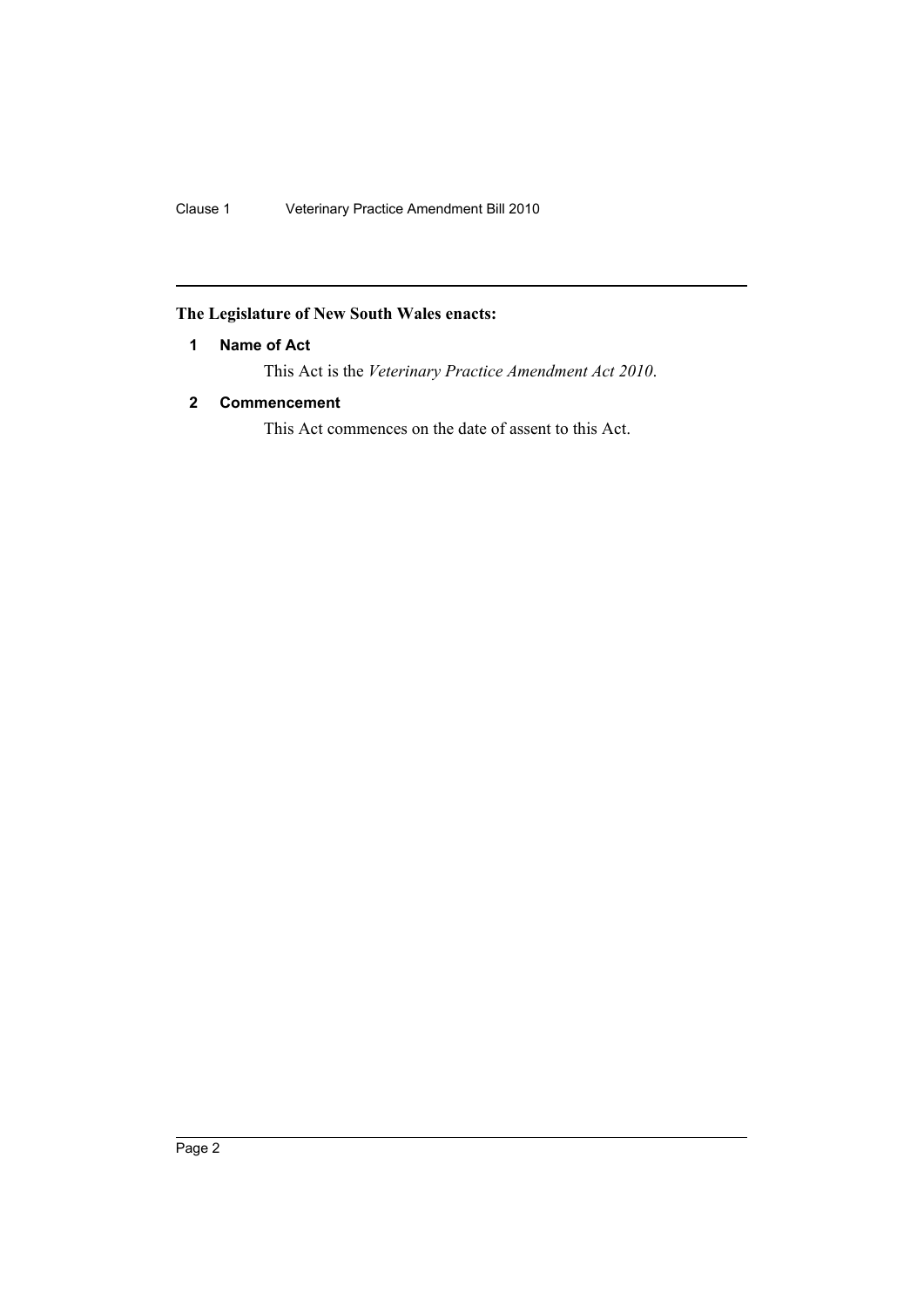Amendment of Veterinary Practice Act 2003 No 87 Schedule 1

# <span id="page-3-0"></span>**Schedule 1 Amendment of Veterinary Practice Act 2003 No 87**

#### **[1] Section 4 Definitions**

Insert in alphabetical order in section 4 (1):

*health practitioner* means a person registered in a health profession under the Health Practitioner Regulation National Law.

## **[2] Section 4 (3)**

Insert after section 4 (2):

(3) For the purposes of this Act, a person is considered to suffer from an *impairment* if the person suffers from any physical or mental impairment, disability, condition or disorder which detrimentally affects or is likely to detrimentally affect the person's physical or mental capacity to practise veterinary science. Habitual drunkenness or addiction to a deleterious drug is considered to be a physical or mental disorder.

## **[3] Section 15 Prohibition against directing or inciting misconduct**

Omit section 15 (1).

#### **[4] Section 15 (2)**

Omit "to which this section applies".

#### **[5] Section 18 Refusal of registration**

Omit section 18 (d). Insert instead:

(d) the Board is satisfied that the applicant is not fit to practise veterinary science because the applicant suffers from an impairment,

#### **[6] Section 19 Conditions of registration**

Insert after section 19 (3) (e) (before the note):

(f) any impairment suffered by the veterinary practitioner.

#### **[7] Section 21 Qualifications for full registration**

Insert "on the advice of the Australasian Veterinary Boards Council Inc" after "Board" in section 21 $(1)$  $(a)$ .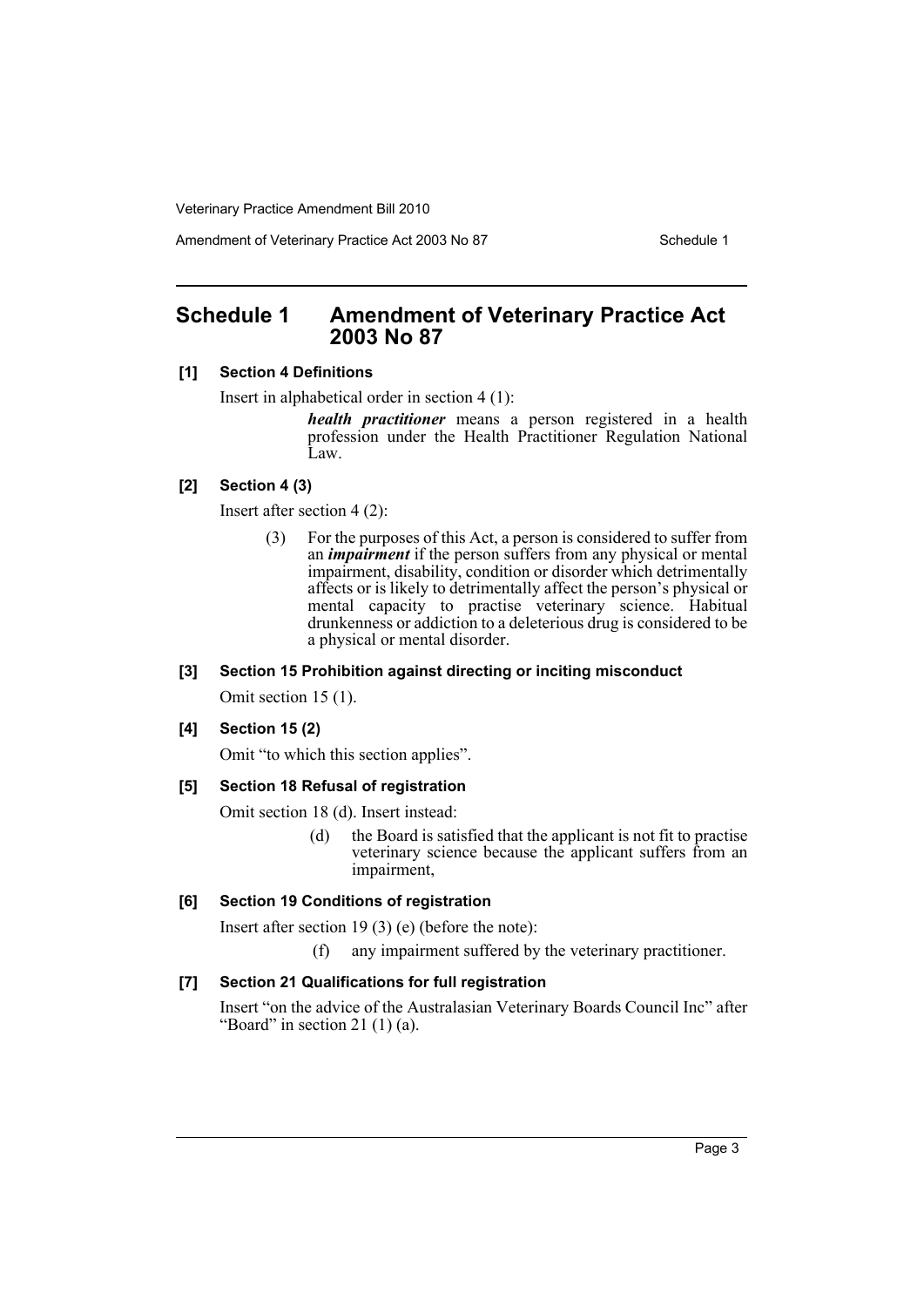Schedule 1 Amendment of Veterinary Practice Act 2003 No 87

#### **[8] Section 33 Annual return to be submitted**

Omit section 33 (1) (b). Insert instead:

(b) details of any impairment suffered by the veterinary practitioner,

#### **[9] Section 33 (1) (e1)**

Insert after section 33 (1) (e):

(e1) such details of any continuing professional development undertaken by the veterinary practitioner as are prescribed by the regulations,

#### **[10] Section 35 Definitions**

Insert after paragraph (e) of the definition of *unsatisfactory professional conduct*:

> (e1) any failure by a veterinary practitioner, without reasonable excuse, to comply with any continuing professional development requirements determined by the Board that are applicable to the veterinary practitioner,

#### **[11] Section 35, definition of "unsatisfactory professional conduct"**

Omit "by reason of infirmity, injury or illness (whether mental or physical)" from paragraph (j).

Insert instead "because the practitioner suffers from an impairment".

#### **[12] Section 38A**

Insert after section 38:

#### **38A Time limit for making complaints**

- (1) A complaint may be made about the conduct of a veterinary practitioner irrespective of when the conduct is alleged to have occurred.
- (2) However, the Board is not required to investigate a complaint if the complaint is made more than 3 years after the conduct is alleged to have occurred, unless the Board determines that it is just and fair to investigate the complaint having regard to the delay and the reasons for the delay.
- (3) A determination by the Board under this section is final and cannot be challenged in any proceedings by the complainant or the veterinary practitioner concerned.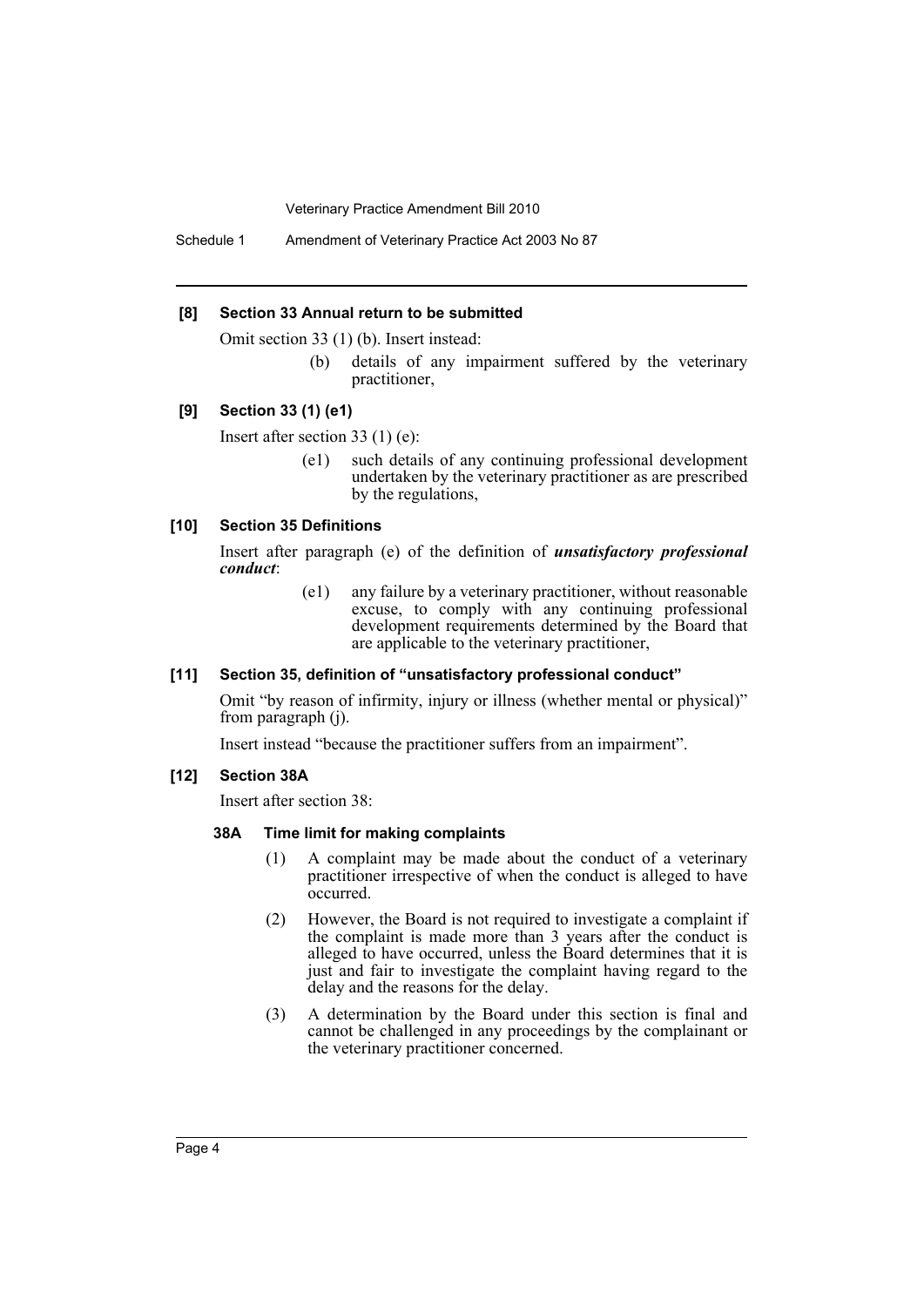Amendment of Veterinary Practice Act 2003 No 87 Schedule 1

#### **[13] Section 40A**

Insert after section 40:

#### **40A Protection of complainants and other persons**

- (1) If a person makes a complaint, and does so in good faith:
	- (a) the making of the complaint does not constitute a breach of professional etiquette or ethics or a departure from accepted standards of professional conduct, and
	- (b) no liability for defamation is incurred because of the complaint, and
	- (c) the making of the complaint does not constitute a ground for any other civil proceedings.
- (2) The protections given to a complainant by this section extend to:
	- (a) any person who, in good faith, provided the complainant with any information on the basis of which the complaint was made, and
	- (b) any person who, in good faith, was otherwise concerned in the making of the complaint.

#### **[14] Section 44A**

Insert after section 44:

#### **44A Protection from incrimination**

#### (1) **Self-incrimination not an excuse**

A person is not excused from answering any question, providing any information or producing a document if required to do so by the Board in any proceedings before the Board in respect of a complaint on the ground that the answer, information or document might tend to incriminate the person or make the person liable to a penalty.

#### (2) **Answer or information not admissible if objection made**

However, any answer given or information provided by a natural person in any proceedings before the Board in respect of a complaint is not admissible in evidence against the person in any criminal proceedings (except proceedings for an offence against section 44 or under Part 5A of the *Crimes Act 1900*) if:

(a) the person objected at the time to doing so on the ground it might incriminate the person, or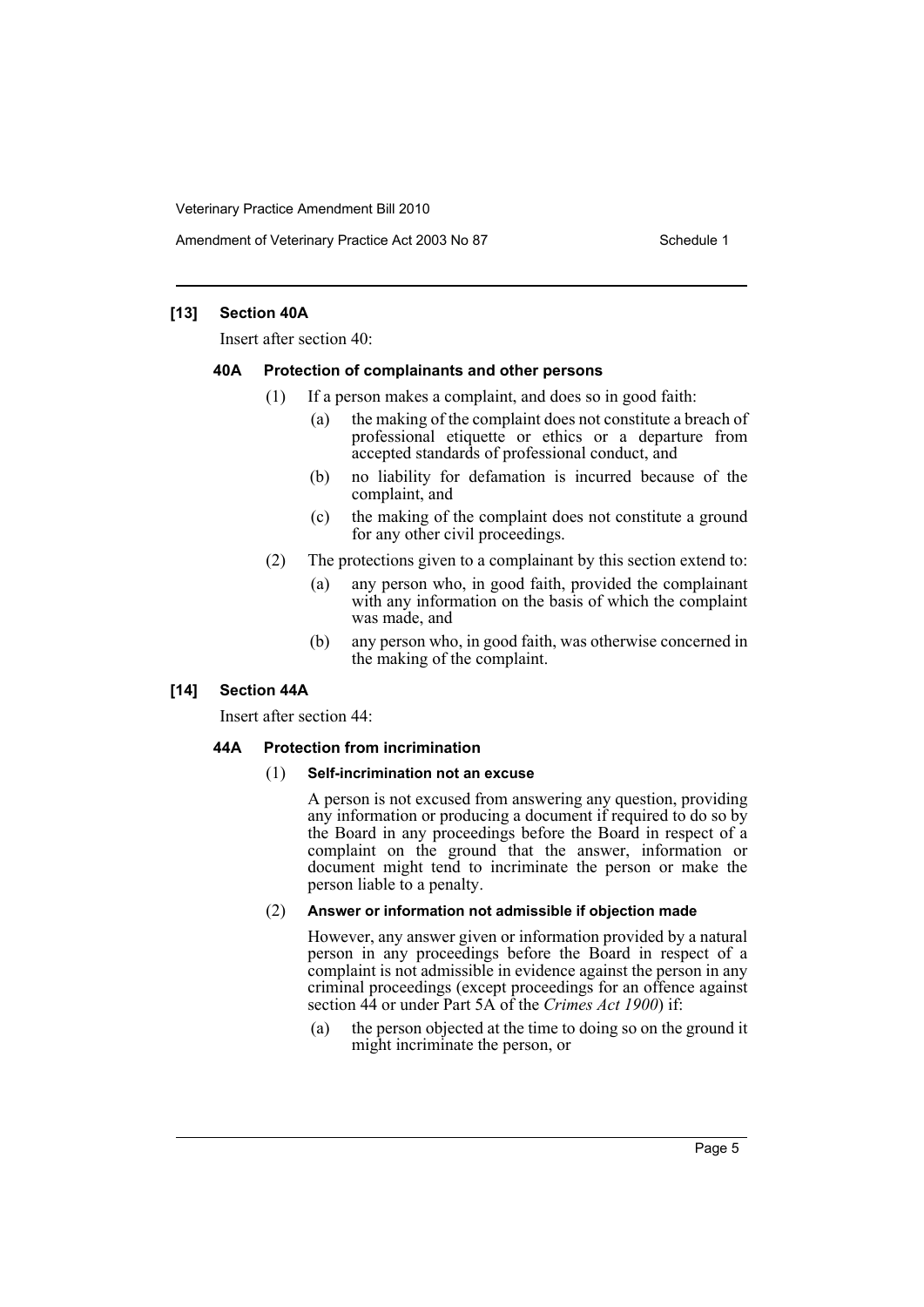(b) the person was not warned on that occasion that the person may object to answering the question or providing the information on the ground it might incriminate the person.

#### (3) **Documents admissible**

Any document produced by the person in compliance with a requirement of the Board in proceedings before the Board in respect of a complaint is not inadmissible in evidence against the person in criminal proceedings on the ground that the document might incriminate the person.

#### (4) **Further information**

Further information obtained as a result of an answer given or information provided in compliance with a requirement of the Board in proceedings before the Board in respect of a complaint is not inadmissible in any proceedings on the ground:

- (a) that the answer had to be given or the information had to be provided, or
- (b) that the answer given or information provided might incriminate the person.

#### **[15] Section 45A**

Insert after section 45:

#### **45A Board may require practitioner to undergo examination**

- (1) For the purpose of investigating or determining any complaint, the Board may, by notice given to the veterinary practitioner against whom a complaint has been made, require the practitioner to undergo an examination by a specified health practitioner at a specified time and place.
- (2) A veterinary practitioner must not be required to undergo an examination unless it is reasonable to require the examination.
- (3) The time and place for the examination must be reasonable.
- (4) The examination is to be at the expense of the Board.
- (5) A health practitioner must, as soon as possible after carrying out an examination of a veterinary practitioner under this section, give a report about the examination to the Board.
- (6) The Board must give a copy of such a report to the veterinary practitioner concerned as soon as possible after the Board receives the report from the health practitioner.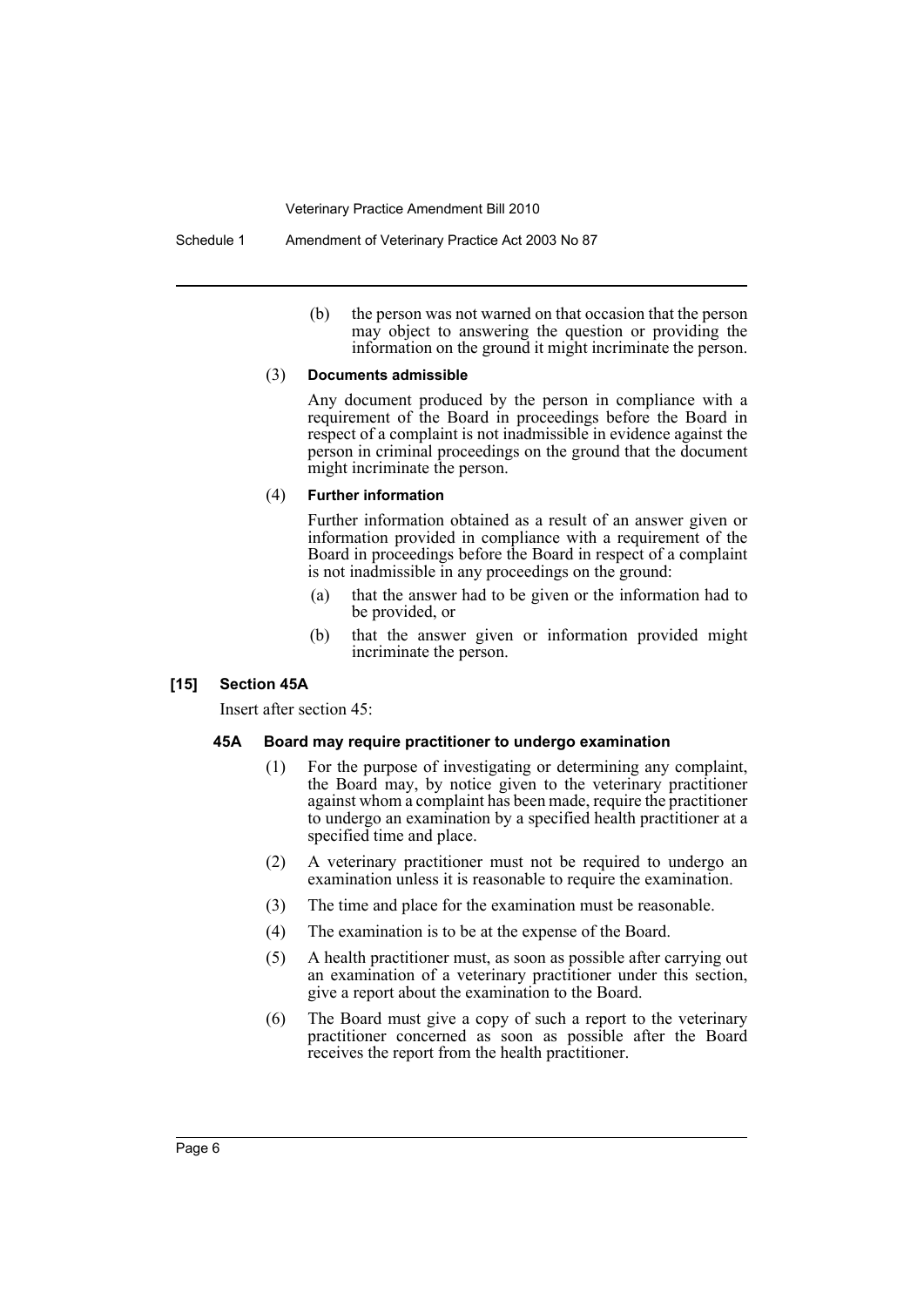Amendment of Veterinary Practice Act 2003 No 87 Schedule 1

- (7) A failure by a veterinary practitioner, without reasonable cause, to comply with a requirement to undergo an examination is, for the purposes of this Act, evidence that the practitioner does not have sufficient physical or mental capacity to practise veterinary science.
- (8) If a health practitioner provides a report to the Board under this section, and does so in good faith:
	- (a) the provision of the report does not constitute a breach of professional etiquette or ethics or a departure from accepted standards of professional conduct, and
	- (b) no liability for defamation is incurred because of the provision of the report, and
	- (c) the provision of the report does not constitute a ground for any other civil proceedings.
- (9) The protections given to a health practitioner by subsection (8) extend to:
	- (a) any person who, in good faith, provided the health practitioner with any information on the basis of which the report was prepared, and
	- (b) any person who, in good faith, was otherwise concerned in the preparation or the provision to the Board of the report.

#### **[16] Section 46 Power to dismiss certain complaints**

Omit "issue a caution" from section 46 (5).

Insert instead "make a recommendation".

#### **[17] Section 47 Decision after investigation of complaint**

Omit section 47 (2)–(5). Insert instead:

- (2) If the Board is satisfied that the veterinary practitioner is guilty of unsatisfactory professional conduct or professional misconduct, the Board may:
	- (a) apply to the Tribunal for a disciplinary finding against the veterinary practitioner under Division 3, or
	- (b) take any one or more of the following actions:
		- (i) reprimand or caution the veterinary practitioner,
		- (ii) impose a fine on the veterinary practitioner of an amount not exceeding \$5,000,
		- (iii) impose conditions on the veterinary practitioner's registration with respect to the practice of veterinary science,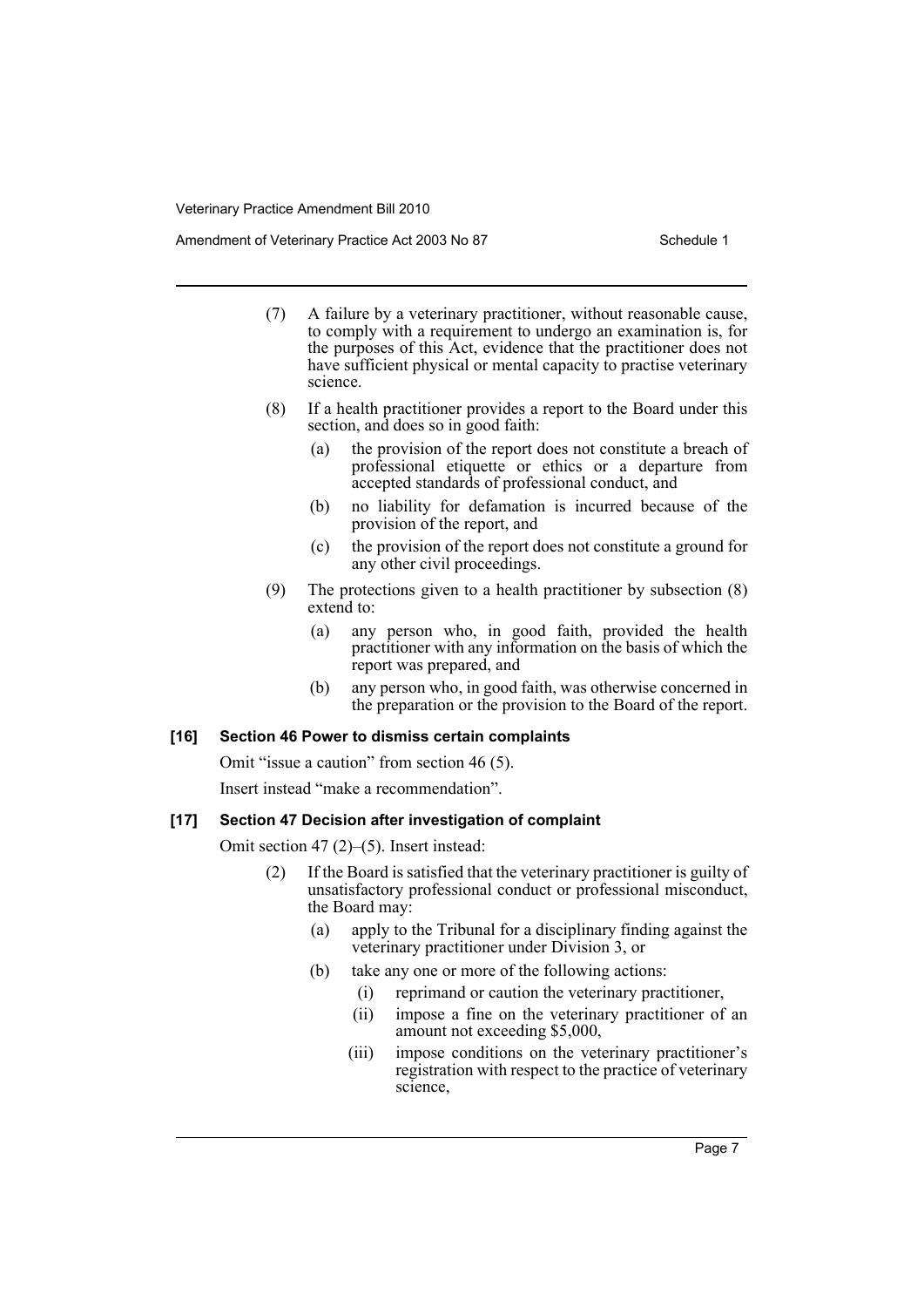Schedule 1 Amendment of Veterinary Practice Act 2003 No 87

- (iv) require the veterinary practitioner to complete specified educational courses,
- (v) require the veterinary practitioner to report on his or her veterinary practice at specified times, in a specified manner and to specified persons,
- (vi) require the veterinary practitioner to seek and take advice, in relation to the management of his or her veterinary practice, from a specified person or persons,
- (vii) require the veterinary practitioner to pay specified costs relating to the hearing.
- (3) If the Board is satisfied that the veterinary practitioner is guilty of professional misconduct of a kind that is of a sufficiently serious nature to justify the suspension or cancellation of a veterinary practitioner's registration, the Board must apply to the Tribunal for a disciplinary finding against the veterinary practitioner under Division 3.
- (4) If the Board is satisfied that the veterinary practitioner is guilty of professional misconduct and has applied to the Tribunal for a disciplinary finding against the practitioner, the Board may suspend the practitioner's registration pending determination of the matter by the Tribunal.
- (5) The Board must not suspend the veterinary practitioner's registration unless the Board:
	- (a) has caused notice of the proposed action to be given to the veterinary practitioner, and
	- (b) has given the veterinary practitioner at least 28 days within which to make written submissions to the Board in relation to the proposed action, and
	- (c) has taken any such submissions into consideration.
- (5A) However, the Board may suspend the registration of the veterinary practitioner with immediate effect if satisfied that immediate suspension of the veterinary practitioner's registration is justified:
	- (a) to protect the health or safety of a person, or
	- (b) to protect the health or welfare of an animal, or
	- (c) to prevent damage to Australia's international reputation in relation to animal exports, animal welfare, animal produce or sporting events.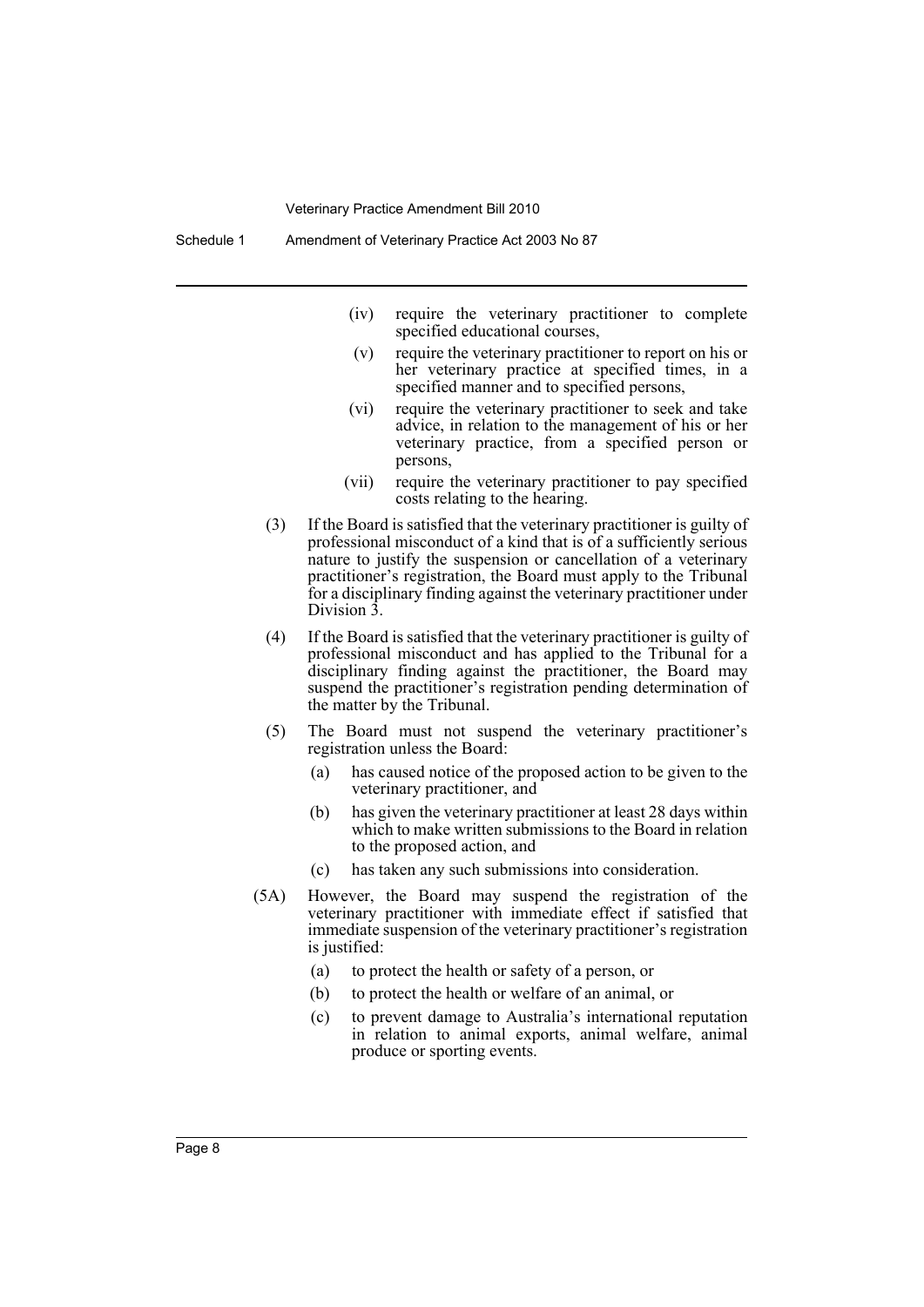#### **[18] Section 48 Person may apply to Tribunal for a review of disciplinary finding of Board**

Omit "under section 47 (4)" from section 48 (2).

Insert instead "for a disciplinary finding against a veterinary practitioner".

#### **[19] Section 48 (2)**

Omit "under that subsection".

#### **[20] Section 56A**

Insert after section 56:

#### **56A Confidentiality of health reports about veterinary practitioners**

- (1) A person must not directly or indirectly make a record of or disclose to any person any information contained in a protected health report which has come to the person's notice in the exercise of the person's functions under this Act, except for the purposes of exercising functions under this Act. Maximum penalty: 50 penalty units.
- (2) A protected health report may not be admitted or used in any civil proceedings before a court except with the consent of:
	- (a) the health practitioner who prepared the report, and
	- (b) the veterinary practitioner who is the subject of the report.
- (3) A person may not be compelled to produce a protected health report or to give evidence in relation to the report or its contents in any such civil proceedings.
- (4) In this section:

*court* includes any tribunal, authority or person having power to require the production of documents or the answering of questions, but does not include the Board, the Tribunal (in respect of proceedings under this Act) or the Supreme Court (in respect of appeal proceedings under this Act).

*protected health report* means a report prepared by a health practitioner in relation to the examination of a veterinary practitioner that was required by the Board under this Part.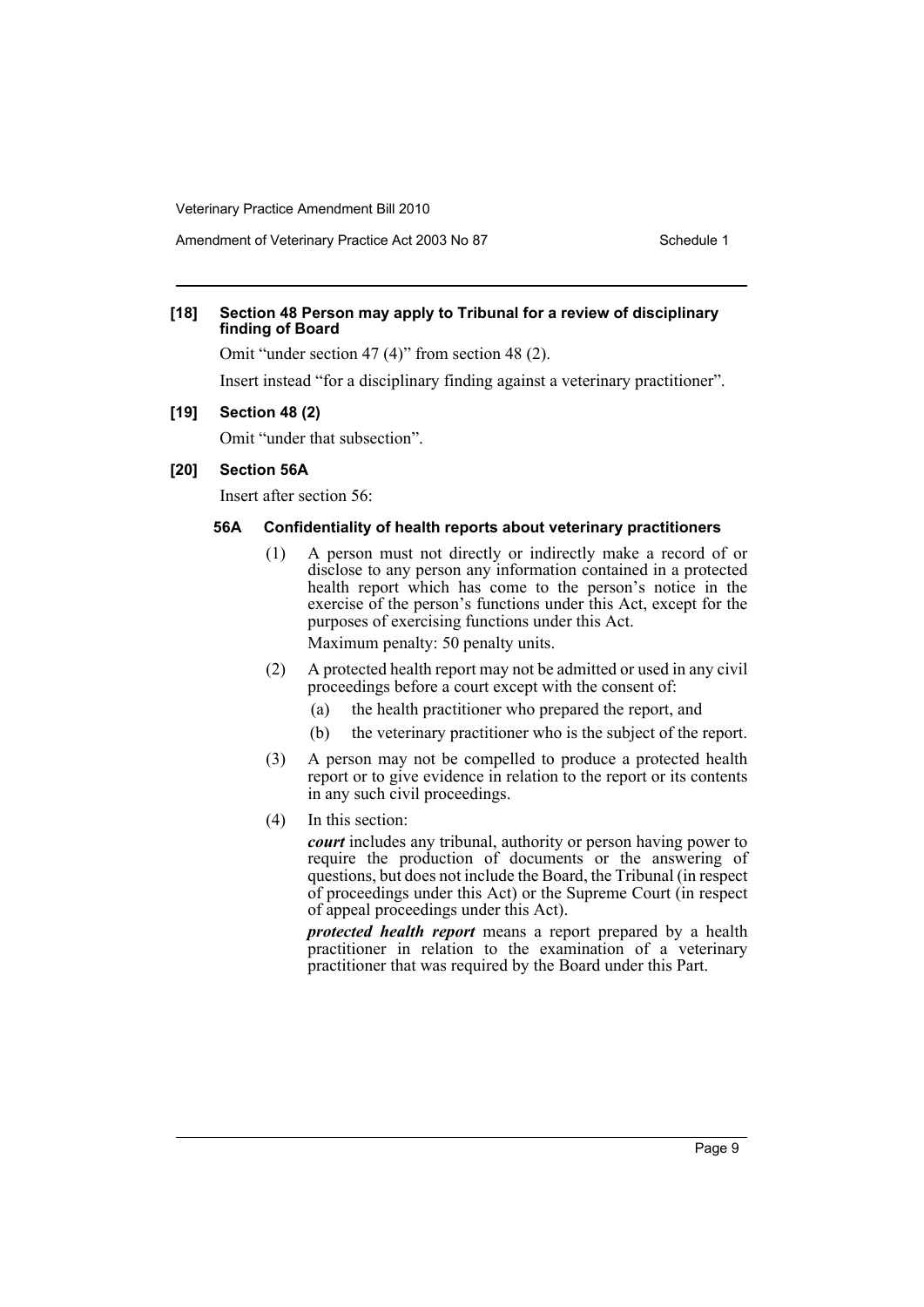Schedule 1 Amendment of Veterinary Practice Act 2003 No 87

#### **[21] Section 63 Restrictions on publicising disciplinary action**

Omit section 63 (2). Insert instead:

(2) If disciplinary action is taken against a person because the person suffers from an impairment, the reason for the disciplinary action, and any other information relating to the impairment of the person, is not to be recorded in the register kept under this Division or otherwise publicised.

#### **[22] Section 77 Membership of Board**

Omit "by the University of Sydney" from section 77 (3) (b).

Insert instead "jointly by the University of Sydney and Charles Sturt University".

#### **[23] Section 79 Functions of Board**

Insert ", including by determining the requirements for continuing professional development of veterinary practitioners" after "practitioners" in section 79 (2) (j).

#### **[24] Schedule 4 Savings, transitional and other provisions**

Insert at the end of clause 1 (1): *Veterinary Practice Amendment Act 2010*

## **[25] Schedule 4, Part 3**

Insert at the end of the Schedule:

# **Part 3 Provisions consequent on enactment of Veterinary Practice Amendment Act 2010**

## **21 Definition**

In this Part, *amending Act* means the *Veterinary Practice Amendment Act 2010*.

## **22 Complaints**

(1) An amendment made to this Act by the amending Act does not apply in respect of a complaint made before the commencement of the amendment.